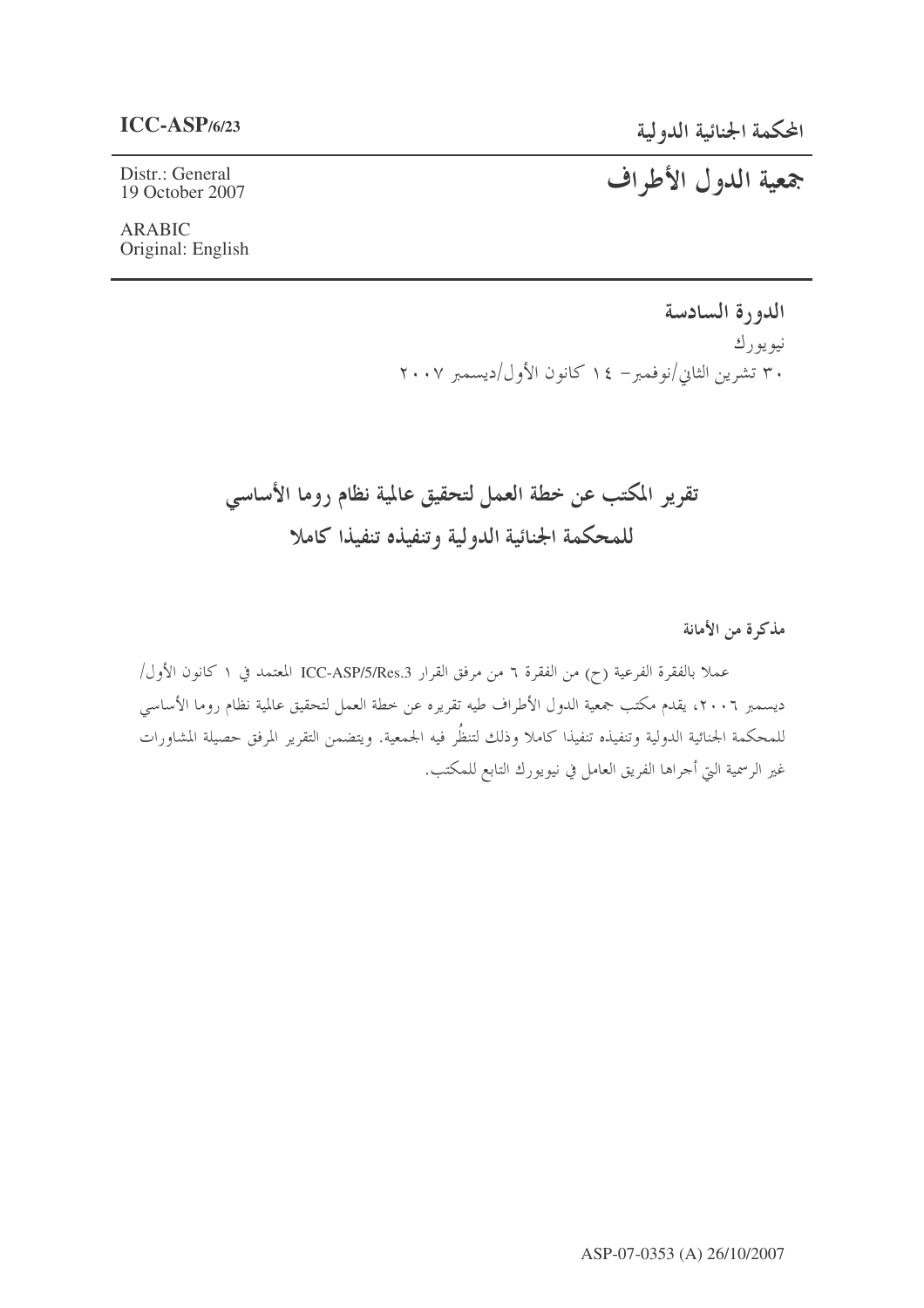# تقرير المكتب عن خطة العمل لتحقيق عالمية نظام روما الأساسي للمحكمة الجنائية الدولية وتنفيذه تنفيذا كاملا

#### مقدمة

في أعقاب اعتماد جمعية الدول الأطراف في دورتما الخامسة القرار ICC-ASP/5/Res.3، وفي ١ شباط/  $-1$ فيراير ٢٠٠٧، وافق مكتب جمعية الدول الأطراف على تعيين السيد آليخاندرو ألداي (المكسيك) مُيسرا لخطة عمل جمعية الدول الأطراف لتحقيق عالمية نظام روما الأساسي للمحكمة الجنائية الدولية وتنفيذه تنفيذا كاملا<sup>(١)</sup>.

والهدف الأساسي من وراء نظر الفريق العامل في نيويورك في هذا الموضوع هو النهوض بتنفيذ خطة عمل  $-\tau$ الجمعية من قبل مختلف جهامًا الفاعلة أي الدول الأطراف ومكتب الجمعية وأمانة الجمعية.

ومن المهم أن يؤخذ بعين الاعتبار البعد المزدوج للخطة المتضمن لعدد من التدابير الرامية إلى الزيادة في  $-\tau$ عدد الدول الأطراف في نظام روما الأساسي وغيرها على المستوى الوطني والموجهة صوب التنفيذ الكامل للأحكام الواردة في النظام الأساسي على صعيد التشريع الوطني.

والعديدمن التدابير التي اتخذها الدول لتنفيذ نظام روما الأساسي على المستوى الوطني هي تدابير ذات  $-\xi$ طبيعة قانونية. لهذا السبب، تناول الفريق العامل في لاهاي البعض من القضايا التي تنطوي عليها تلك التدابير في سياق المناقشات التي أجراها حول قضية التعاون ما بين الدول الأطراف والمحكمة في إطار بند ''الآليات القانونية العامة ب

### مشاورات

في الفترة ما بين آذار/ مارس و تموز/ يوليه ٢٠٠٧ أجرى المُيسر جملة من المشاورات غير الرسمية مع بعض  $-\circ$ الدول الأطراف الساعية سعيا حثيثا للتشجيع على التصديق والغرض من تلك المشاورات مناقشة تنفيذ حطة العمل. كما أنه ناقش مع أمانة الجمعية التدابير الممكن أن تنفذ لتعزيز الدعم الذي يوفره للدول الأطراف. كما اجتمع الْمِيسر في مناسبات مختلفة بمنظمات أعضاء في المنظمة غير الحكومية المعروفة بالإئتلاف من أجل المحكمة الجنائية الدولية.

وعُقدت الاحتماعات المشار إليها مع الدول الأطراف المعنية والدول غير الأطراف في إطار الفريق العامل  $-7$ في نيويورك أيام ٢ و ١٧ أيار/ مايو و ٣ تموز/ يوليه ٢٠٠٧. وخلال الاجتماعات المعقودة في أيار/ مايو، نظرت الدول في اقتراحات ملموسة وتبادلت الآراء حول أفضل النهوج الرامية إلى تعزيز البعض من الأنشطة والالتزامات المتفق عليها في خطة العمل، بالاستناد إلى ورقة مناقشة قدمها المُيسر. وفي ٣ تموز/ يوليه، أبدت بعض المنظمات غير

<sup>(</sup>١) البوثائق الرسمية لجيمعية اللهول الأطراف في نظام روما الأساسبي، اللهورة الخامسة، لاهاي، ٢٣ تشيرين الثاني/ نوفيهبر – ١ كانون

الأول/ ديسمبر ٢٠٠٢ (منشور المحكمة الجنائية الدولية ICC/ASP/5/32)، الجزء الثالث، القرار ICC/ASP/5/Res.3، المرفق الأول.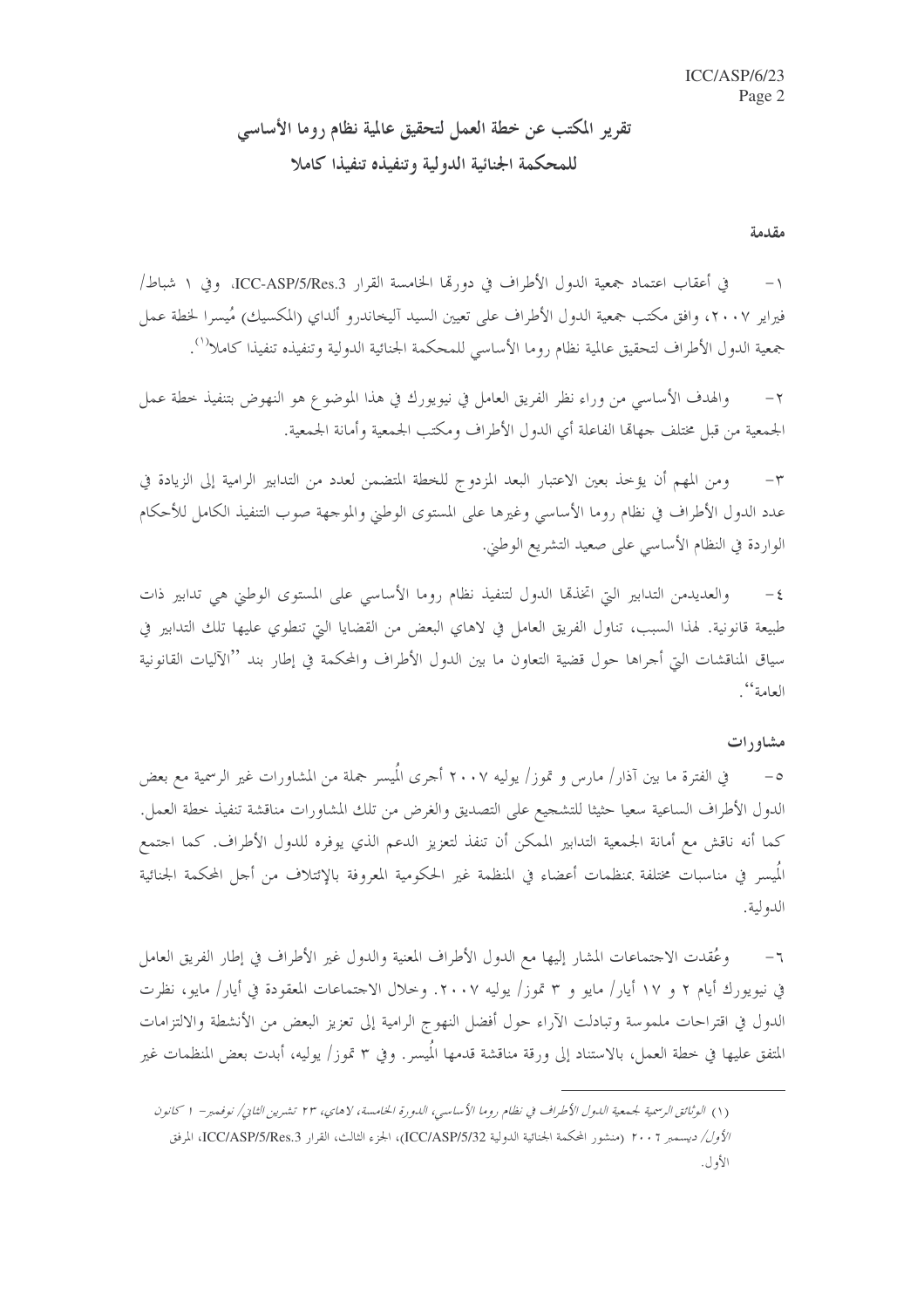$ICC/ASP/6/23$ Page 3 الحكومية وجهات نظرها في تنفيذ خطة العمل، تلاها حوار بين الدول والإئتلاف من أجل المحكمة الجناية الدولية. كما أتيحت للمنظمات غير الحكومية فرصة تقديم بعض التوصيات لينظر فيها الفريق العامل.

# النتائج

على حين حرى التسليم بأن خطة العمل واسعة النطاق وطموحة إلى حد كبير وأن تنفيذ ما يُتخذ من  $-\vee$ التدابير يستغرق الوقت لكي يصبح ناجز المفعول، إلا أن هذه الخطة توفر أساسا أفضل وإطار عمل منظم لمعاضدة الجهود التي تبذلها الدول الأطراف ولتكملة ما اتخذته الجهات الفاعلة الأحرى لتحقيق عالمية نظام روما الأساسي وتنفيذه تنفيذا كاملا.

وإن تعزيز البنية الأساسية لتنفيذ الخطة يقتضى التزاما من حانب الدول الأطراف ونشاطا من قبلها لدعم  $-\lambda$ أمانة الجمعية على أساس دائم فضلا عن الاستعراض الدقيق الذي تجريه الجمعية لتنفيذ الخطة من أحل الوقوف على ما أُبُحز من تقدم وعلى الاحتياجات والنقائص وللتقدم تبعا بذلك بتوصيات.

وبو سع الدول الأطراف أن تتخذ تدابير فورية للنهوض بالتصديق على نظام روما الأساسي ولتنفيذه تنفيذا  $-9$ كاملا شأَها كشأن الأمانة حيّ تنجز المهام المنوطة بما بمقتضى حطة العمل.

وعلى حين أن البعض من الدول الأطراف قام بالفعل بتعيين مكتب تابع للدوائر الحكومية فيها يتولى  $- \wedge$ معالجة القضايا ذات الصلة بالمحكمة، بوسع كل دولة طرف أن تعين جهة اتصال وطنية تتولى تنسيق أنشطة الخطة وتعزيزها على المستوى الوطني ولإرساء الحوار مع المنظمات غير الحكومية ولإحاطة الأمانة علما بأهم المنحزات.

وبوسع الدول الأطراف أيضا أن تزود الأمانة بالمعلومات ذات الصلة المتعلقة بتصديقها على النظام  $-11$ الأساسي وتنفيذها له، حسب الاقتضاء. وتعتبر القرارات التي تتخذها المحاكم الوطنية والمحاكم الدستورية وكذلك التشريعات التي تُسن أمثلة على المستندات التي يمكن أن تدعم عملية التصديق والتنفيذ في بلدان أخرى.

ويتعين على الدول الأطراف أن تواصل وتنمي جهودها الرامية إلى إدراج بند يتعلق بالمحكمة الجنائية  $-11$ الدولية في جدول أعمال المنظمات الإقليمية ودون الإقليمية القائمة في كل منها. وكان هناك اعتراف عام بأهمية الدور الذي لعبته مثل هذه المنظمات في تعزيز عالمية النظام الأساسي. وقد تم إيراد ذكر أمثلة محددة من قبيل المبادرات التي قامت ها منظمة الدول الأمريكية والاتحاد الأوروبي.

وينبغي لأمانة الجمعية أن تواصل جمع وتنظيم ونشر كافة المعلومات التي يكون منشؤها الدول الأطراف  $-\gamma r$ وغيرها من المصادر المهمة مستخدمة أنجع الوسائل المتاحة من قبيل الموارد الإلكتورنية. بالإضافة إلى ذلك، من شأن إيراد المعلومات على موقع الجمعية على الإنترنت أن يساعد الدول الأطراف في تنفيذ خطة العمل.

١٤− وفور تلقى الأمانة المعلومات الكافية لإنشاء قاعدة بيانات بجهات الاتصال، هناك مهمة أخرى يمكن إنجازها تتمثل في إنشاء شبكة افتراضية من حهات الاتصال لتنسيق عملها على المستويين الإقليمي ودون الإقليمي. ولهذا الغرض يمكن وضع بعض المبادئ التوجيهية المتعلقة بالوظائف المنوطة بحهات الاتصال الوطنية في وقت لاحق.